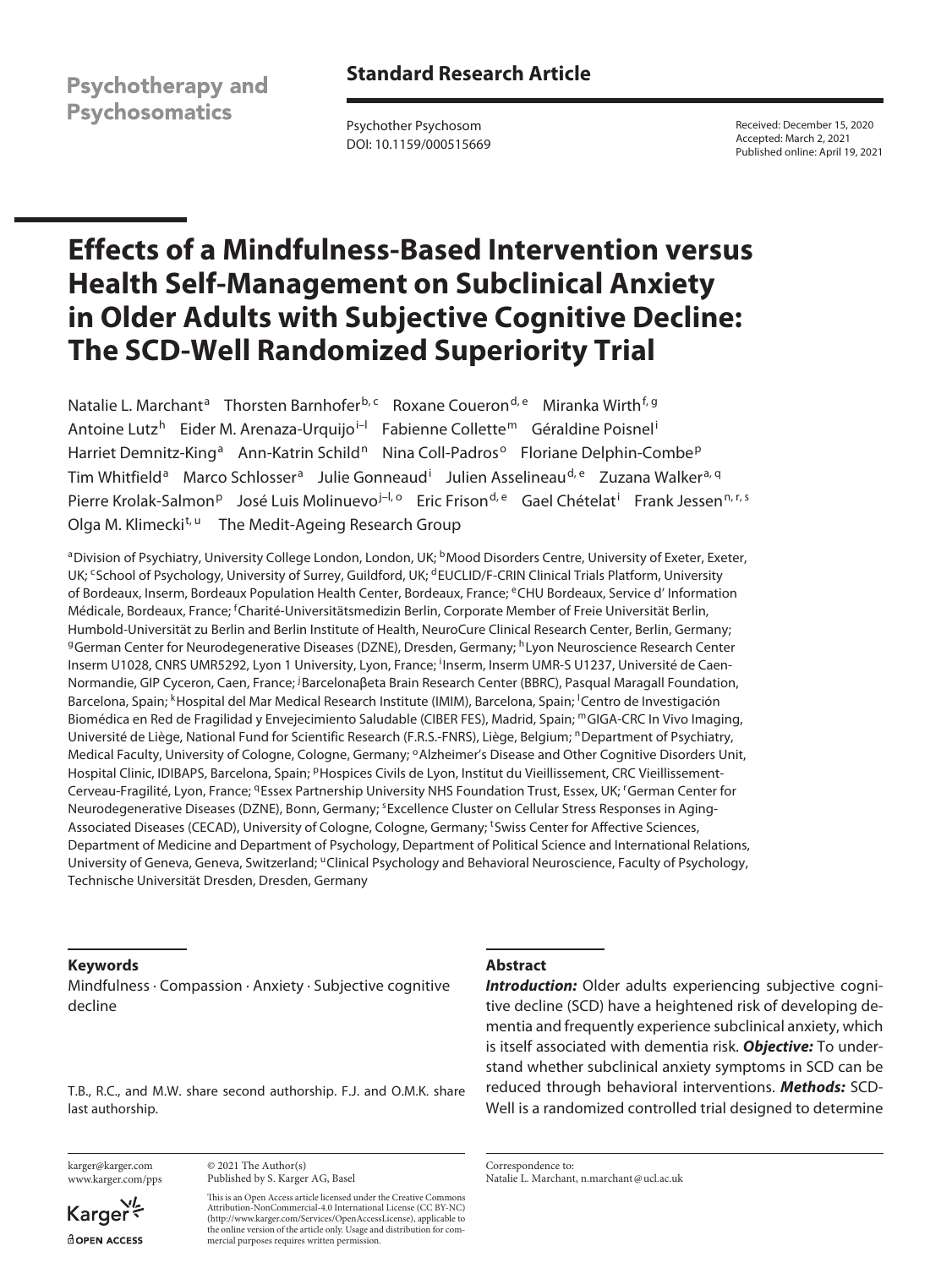whether an 8-week mindfulness-based intervention (caring mindfulness-based approach for seniors; CMBAS) is superior to a structurally matched health self-management program (HSMP) in reducing subclinical anxiety. Participants were recruited from memory clinics at 4 European sites. The primary outcome was change in anxiety symptoms (trait subscale of the State-Trait Anxiety Inventory; trait-STAI) from pre- to postintervention. Secondary outcomes included a change in state anxiety and depression symptoms postintervention and 6 months postrandomization (follow-up). *Results:* One hundred forty-seven participants (mean [SD] age: 72.7 [6.9] years; 64.6% women; CMBAS, *n* = 73; HSMP, *n* = 74) were included in the intention-to-treat analysis. There was no difference in trait-STAI between groups postintervention (adjusted change difference: –1.25 points; 95% CI –4.76 to 2.25) or at follow-up (adjusted change difference: –0.43 points; 95% CI –2.92 to 2.07). Trait-STAI decreased postintervention in both groups (CMBAS: –3.43 points; 95% CI –5.27 to –1.59; HSMP: –2.29 points; 95% CI –4.14 to –0.44) and reductions were maintained at follow-up. No between-group differences were observed for change in state anxiety or depression symptoms. *Conclusions:* A time-limited mindfulness intervention is not superior to health self-management in reducing subclinical anxiety symptoms in SCD. The sustained reduction observed across both groups suggests that subclinical anxiety symptoms in SCD are modifiable. *ClinicalTrials.* **gov identifier:** NCT03005652. © 2021 The Author(s)

## Published by S. Karger AG, Basel

## **Introduction**

<span id="page-1-3"></span><span id="page-1-2"></span><span id="page-1-1"></span><span id="page-1-0"></span>Individuals experiencing subjective cognitive decline (SCD), even without objective impairment, are at an increased risk of developing dementia [[1\]](#page-8-0). As outlined in the SCD-I framework [\[2](#page-8-1)], this risk is further elevated in people aged 60+ years who express concern about their memory and who seek professional help [[3,](#page-8-2) [4](#page-8-3)]. These individuals frequently experience subclinical symptoms of anxiety, and evidence suggests that anxiety itself, even if subclinical, is associated with an increased risk of dementia [[5,](#page-8-4) [6\]](#page-8-5). SCD and anxiety symptoms may therefore pose a compounded risk of dementia. Yet, while there are established interventions for anxiety disorders in old age, few attempts have been made to specifically address subclinical levels of anxiety in groups at risk for dementia. Introducing an intervention that addresses this issue would not only benefit the mental health of people with SCD but could also potentially reduce the risk of dementia.

<span id="page-1-5"></span><span id="page-1-4"></span>In terms of psychological mechanisms, there is an indication that concern about loss of cognitive function contributes to the elevated anxiety seen in individuals with SCD [[7\]](#page-9-0), and anxiety in turn increases alertness for cognitive failures [[8](#page-9-1), [9](#page-9-2)]. Mindfulness-based interventions (MBI) may be particularly suited to address this dynamic. By teaching individuals to relate to their present moment experience in a nonjudgemental and acceptant manner, MBI could help people with SCD to recognize and disengage from worry processes and respond to cognitive failures with more acceptance, which may thus reduce anxiety. While mindfulness-based research in older adults is still in its infancy [\[10](#page-8-0)–[1](#page-8-0)[2](#page-8-1)], there is considerable evidence that MBI can reduce anxiety in a number of populations [\[1](#page-8-0)[3](#page-8-2), [1](#page-8-0)[4](#page-8-3)]. In order to investigate the specific benefits that such an approach might offer, comparison against an active control is advisable as MBI contain a number of nonspecific elements, such as social interaction, education, and the provision of treatment expectancies.

<span id="page-1-7"></span><span id="page-1-6"></span>Strategies to support brain health have recently been recommended for individuals with SCD. These include physical exercise, a healthy diet, and control of preexisting conditions [[3\]](#page-8-2). Therefore, a group-based health selfmanagement program (HSMP) was deemed an appropriate comparison condition, as it might also benefit people with SCD. HSMPs assist individuals to identify problems, make decisions, and take actions to find solutions. The goal is to promote self-efficacy by providing individuals with skills to live an active and healthy life [\[1](#page-8-0)[5](#page-8-4)]. With regard to concerns about loss of function experienced in SCD, empowering individuals to maintain function may reduce anxiety through mechanisms of action more distal to those assumed for MBI.

<span id="page-1-8"></span>The SCD-Well randomized clinical trial sought to examine whether an MBI specially adapted for older adults with SCD, i.e., a caring mindfulness-based approach for seniors (CMBAS), reduces subclinical symptoms of anxiety from pre- to postintervention (primary outcome) compared to a structurally matched HSMP and whether any reduction in symptoms is maintained at the 6-month follow-up (secondary outcome). We also present here results on the main secondary psychiatric outcomes (state anxiety and depression symptoms) and moderator analyses are shown in the online supplementary material (see www.karger.com/doi/10.1159/000515669 for all online suppl. material).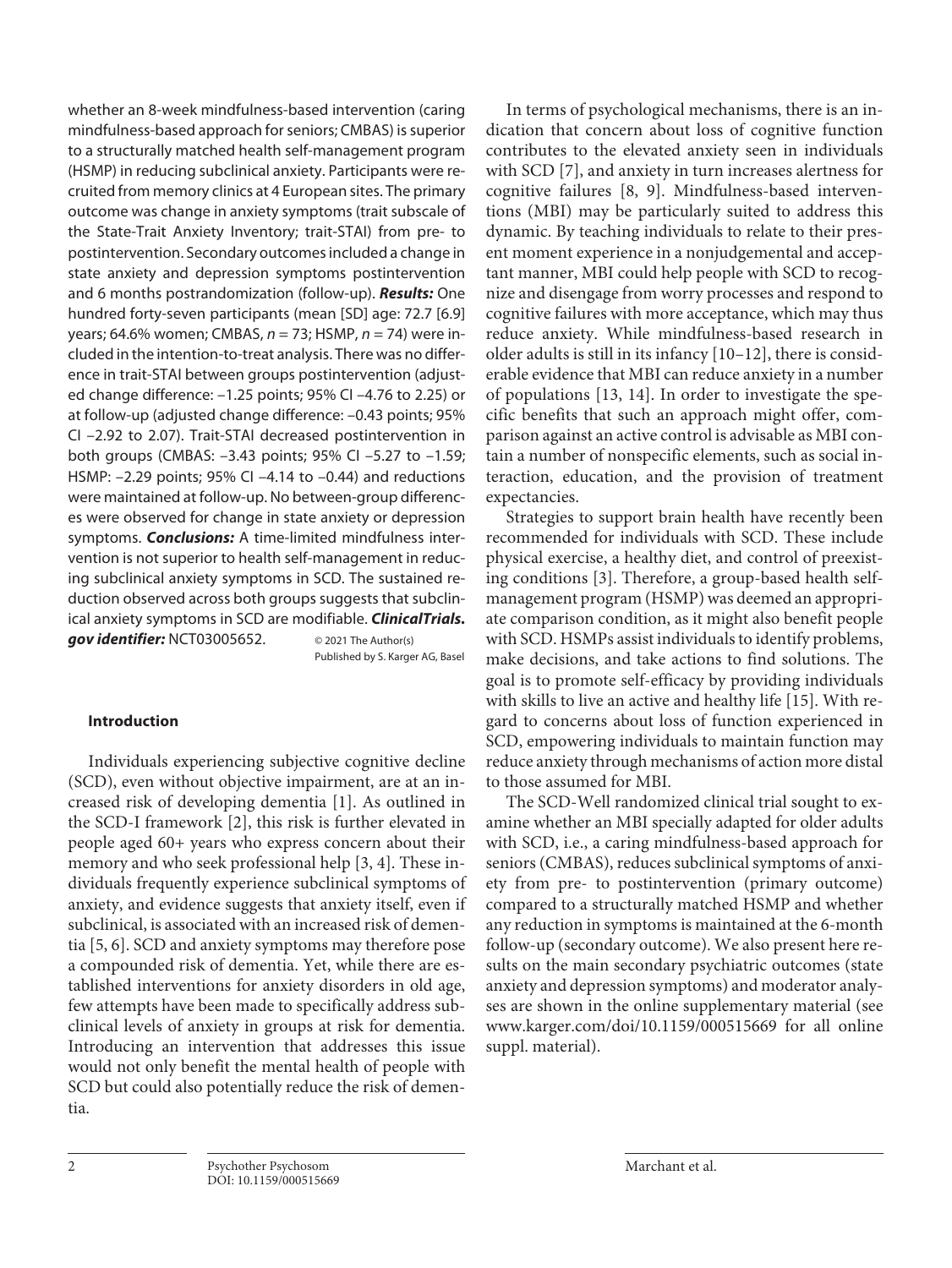## **Materials and Methods**

<span id="page-2-0"></span>Detailed information about the methodology, including sites, eligibility criteria, interventions, and assessments, is provided in the trial protocol [\[1](#page-8-0)[6](#page-8-5)].

#### *Study Design*

SCD-Well is a multi-center, observer-blind, randomized, controlled superiority trial with 2 intervention arms, i.e., CMBAS and HSMP. The trial included 8 weeks of intervention and a follow-up 24 weeks after the intervention (a total of 6 months). The intervention took place in group settings at 4 sites, and randomization was performed with a 1:1 allocation, stratified by site.

<span id="page-2-1"></span>SCD-Well is registered on ClinicalTrials.gov (NCT03005652) and adheres to Consolidated Standards of Reporting Trials (CON-SORT) of nonpharmacologic treatments guidelines [\[1](#page-8-0)[7](#page-9-0)] (online suppl. Table 1).

#### *Participants*

Participants were recruited by research teams from medical facilities (i.e., memory clinics) at the 4 European sites where the trial assessments and delivery of the interventions took place (London, Cologne, Lyon, and Barcelona). Participants were either referred to a memory clinic by a physician or were self-referrals. For inclusion, participants must have met eligibility requirements detailed in the paper of Marchant et al. [[1](#page-8-0)[6\]](#page-8-5), which include research criteria for SCD [[2](#page-8-1)] (self-perceived cognitive decline and normal performance on standardized cognitive tests). These criteria require that participants be without a current clinical diagnosis of mild cognitive impairment or dementia, anxiety, depression, or other psychiatric disorder [\[2\]](#page-8-1).

#### *Procedures*

Participants were recruited in 2 waves at each site. Briefly, participants who fulfilled the eligibility criteria and provided written informed consent were invited to the baseline visit (V1) and then randomized to 1 of the 2 intervention conditions. Participants were then invited to a preclass meeting for their allocated intervention, at which point the allocation was revealed to them. A postintervention visit (V2) was conducted after the end of the intervention, and a follow-up visit (V3) was held 6 months after randomization.

### *Randomization and Masking*

After 14–25 participants in a given site had completed V1 (in order to achieve intervention group sizes between 7 and 13 participants), these participants were randomized by a member of the scientific team (but not the psychometrist) on the same day and in their order of inclusion via a centralized procedure implemented in the study electronic case report form. Randomization was performed with a 1:1 allocation, permuted blocks of size 4 and 6, and stratified by site.

All members of the research team, apart from trial managers, were blind to the participants' intervention condition. This included psychometrists administering and scoring the outcome measures. At the beginning of every interaction with psychometrists, participants were instructed not to disclose their intervention condition. Seven instances of unblinding occurred (3 during an assessment session), all as a result of participant disclosure of their assigned intervention condition. When this occurred a different psychometrist, blinded to the participant's intervention assignment, conducted the subsequent assessments.

#### *Interventions*

Caring Mindfulness-based Approach for Seniors

<span id="page-2-2"></span>CMBAS followed the general format of a mindfulness-based stress reduction program, consisting of a preclass interview, 8 weekly group-based sessions 2 h in duration, and a half day of meditation practice in the 6th week of the program. It was specifically tailored to the needs of older adults, building on modifications suggested by Zellner Keller et al. [[1](#page-8-0)[8\]](#page-9-1) together with a focus on compassion and loving-kindness meditation. The psychoeducational components were customized for individuals with SCD to help them to more adaptively manage concerns about cognitive functioning and tendencies to worry. Participants were asked to engage in home practice for approximately an hour a day, 6 days a week, which consisted of formal guided meditations and informal practices aimed at helping to generalize mindfulness skills to daily life.

#### HSMP Comparison Condition

<span id="page-2-4"></span><span id="page-2-3"></span>An HSMP was selected to control for nonspecific factors and treatment expectancies, minimize potential drop-out rates, and harmonize the comparator treatment option across countries [\[1](#page-8-0)[9\]](#page-9-2). The HSMP followed the same format and structure as the CMBAS and was matched in administration, dosage, and duration; including a half day of review with a healthy lunch and a discussion in the 6th week of the program. This group-based program was based on a published manual for guidance on living with chronic conditions [[20](#page-8-1)] that has been previously adapted and validated in an SCD population [[2](#page-8-1)[1\]](#page-8-0). Topics included management of sleep, stress, exercise, medicines and memory, communication, healthy eating, and planning for the future. Each week, participants were asked to create and implement "action plans" to promote engagement in activities to improve health and well-being.

#### <span id="page-2-5"></span>Interventional Engagement

<span id="page-2-6"></span>Attendance was taken at each intervention session. After the first session, participants completed a questionnaire to assess their perceptions of intervention credibility and expectations of deriving benefit [\[22](#page-8-1)]. Responses were used to gage the equivalency of treatment expectations in the 2 intervention conditions.

#### Facilitators

<span id="page-2-7"></span>Each site had 2 clinically trained facilitators. One facilitator, who had undergone formal training to match criteria of the good practice guidelines of the UK network of mindfulness-based teacher trainers (www.ukmindfulnessnetwork.co.uk), delivered the CMBAS intervention. The other facilitator, who had at least 3 years' experience leading group-based clinical programs and/ or psychoeducational interventions (e.g., a clinical psychologist or equivalent), led the health self-management intervention. Facilitators received the intervention manual, instructions, and training about their respective intervention prior to the start of the study, completed self-report checklists to monitor the fidelity of treatment delivery after each class [[2](#page-8-1)[3](#page-8-2)], and received ongoing supervision to promote standardization of delivery across sites.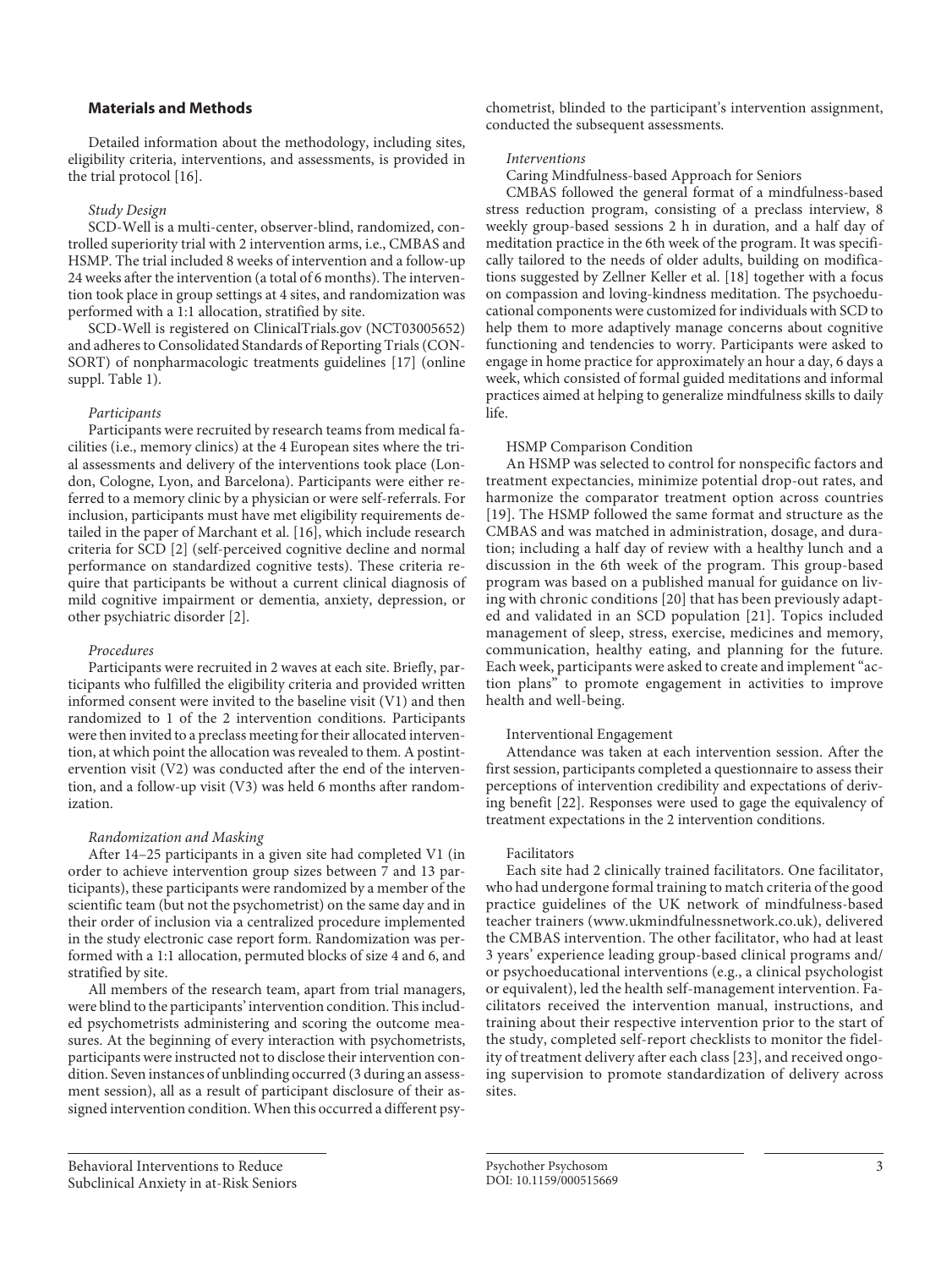## *Outcomes*

<span id="page-3-1"></span><span id="page-3-0"></span>All outcomes were collected at V1, V2, and V3. The primary outcome, i.e.,. the mean change in subclinical symptoms of trait anxiety from V1 to V2, was measured using the trait subscale of the State-Trait Anxiety Inventory (trait-STAI; range 20–80) [[2](#page-8-1)[4\]](#page-8-3). trait-STAI scores are representative of a person's general level of anxiety, and they have a test-retest reliability of 0.88 [\[2](#page-8-1)[5](#page-8-4)]. Intervention effects for secondary outcomes were assessed as change from V1 to V2 or from V1 to V3. Key secondary outcomes included trait-STAI change from V1 to V3, present moment anxiety symptoms assessed using the state subscale of the STAI (state-STAI; range 20–80), and depressive symptoms assessed using the Geriatric Depression Scale (GDS; range 0–15) [[2](#page-8-1)[6\]](#page-8-5). See the paper by Marchant et al. [[1](#page-8-0)[6\]](#page-8-5) for a detailed explanation of the change in primary outcome from state- to trait-STAI.

## <span id="page-3-2"></span>*Statistical Analyses*

#### Sample Size

As the trait-STAI has no absolute cut-off levels, the sample size was based on the effect size (i.e., the ratio between the expected interarm differences from the common SD). With a minimum effect size of 0.50 (indicated as a reasonable expectation from a meta-analysis summarizing efficacy of meditation interventions for reducing anxiety symptoms) [\[1](#page-8-0)[3](#page-8-2)], 64 participants per arm (128 total) were needed to demonstrate a significant difference in the primary endpoint (mean difference in the change of trait-STAI scores in each intervention arm from V1 to V2) in a *t* test with 80% power and a 2-sided type I error of 5%. A greater number of participants was recruited in anticipation that a small proportion of volunteers (<10%) may have missing data on the primary endpoint (e.g., due to loss of follow-up).

## Comparative Analyses

A statistical analysis plan was developed and validated by the Trial Steering Committee before database lock and analyses.

All analyses were adjusted for recruitment site and baseline prognostic factors (median-centered age, sex, median-centered Mini Mental State Examination (MMSE), and median-centered baseline scores of outcome). HSMP was used as the reference group in all comparisons so that a negative (positive) mean difference in change between groups could be interpreted as a higher (lower) decrease in outcome score in CMBAS.

<span id="page-3-4"></span><span id="page-3-3"></span>The primary outcome (change in trait-STAI from V1 to V2) was compared between groups using an adjusted linear regression model. This analysis was first conducted according to the intent to treat principle with a "missing = failure" strategy for handling missing data on the primary endpoint. A failure was defined as the maximum trait-STAI increase from V1 to V2 observed across sites. One missing baseline data point in the CMBAS group was replaced by the median of the whole population for the primary analysis. The standardized effect size (Cohen's *d*) for within-group change was computed as the mean observed change divided by the baseline observed SD of the outcome in each group. The standardized effect size for betweengroup difference was computed as the mean adjusted betweengroup difference divided by the baseline observed pooled SD of the outcome [\[2](#page-8-1)[7\]](#page-9-0). A reliable change index was calculated from observed values to determine the number of participants who reported clinically significant improvement or deterioration following intervention [\[2](#page-8-1)[8\]](#page-9-1).

Several sensitivity analyses for missing data were performed, and an additional "minimum intervention" subanalysis was done that included only participants who attended at least 4 classes – the a priori determined adequate minimum dose – with primary endpoint data available. The sensitivity analyses conducted included: (1) maximum bias strategy comparing groups with missing data replaced by a failure in 1 group and by a success (maximum decrease in trait-STAI observed in the whole population) in the other, and vice versa; (2) "missing = failure" strategy using a site-specific failure value; and (3) mixed-effects linear regression model with a slope change occurring 49 days after the start of the intervention (i.e., theoretical time of V2) with an interaction term between time and the intervention arm, assuming missing-at-random data.

The potential moderating effect of baseline intrinsic or extrinsic factors on the primary outcome was evaluated by testing an interaction term in the linear regression model between the intervention group and each factor separately. These factors included recruitment site, sex, baseline trait-STAI, neuroticism, proxy measures of intelligence quotient, subjective cognition, and lifestyle. See the online supplementary material for descriptions of considered moderators. Quantitative variables (all factors apart from recruitment site and sex) were divided into quartiles, and quartile 1 and quartile 3 were considered to present the moderating effect.

For comparison of secondary endpoints, we used mixed-effects regression models incorporating all outcome measurements (V1, V2, and V3) and a slope change 49 days after the start of the intervention (i.e., theoretical time of V2). Post hoc analyses tested whether the changes in trait-STAI, state-STAI, and GDS scores were significantly different from zero from V1 to V2 or from V1 to V3 in each group. Analyses were performed using SAS® software (version 9.3 or higher).

## **Results**

## *Participant Flow and Baseline Characteristics*

Recruitment took place from March 23, 2017, to January 25, 2018. Data collection was completed on September 18, 2018. Figure 1 shows the flow of participants through the study. A total of 147 participants (mean [SD] age 72.7 [6.9] years; 95 females; 65%) were randomized. The CMBAS and HSMP intervention arms did not differ on demographic characteristics (Table 1) or baseline outcome measures (Table 2). The median time between randomization and the start of the intervention was 13 days (CMBAS: 13 days; HSMP: 15 days).

## *Intervention Fidelity*

Checklists completed by facilitators indicated that 87.5% of the sessions in the CMBAS condition were complete, with facilitators missing no more than 1 element in the sessions and all of the missed elements reported being minor in nature (e.g., having missed brief closing practices or shortening of movement practices due to time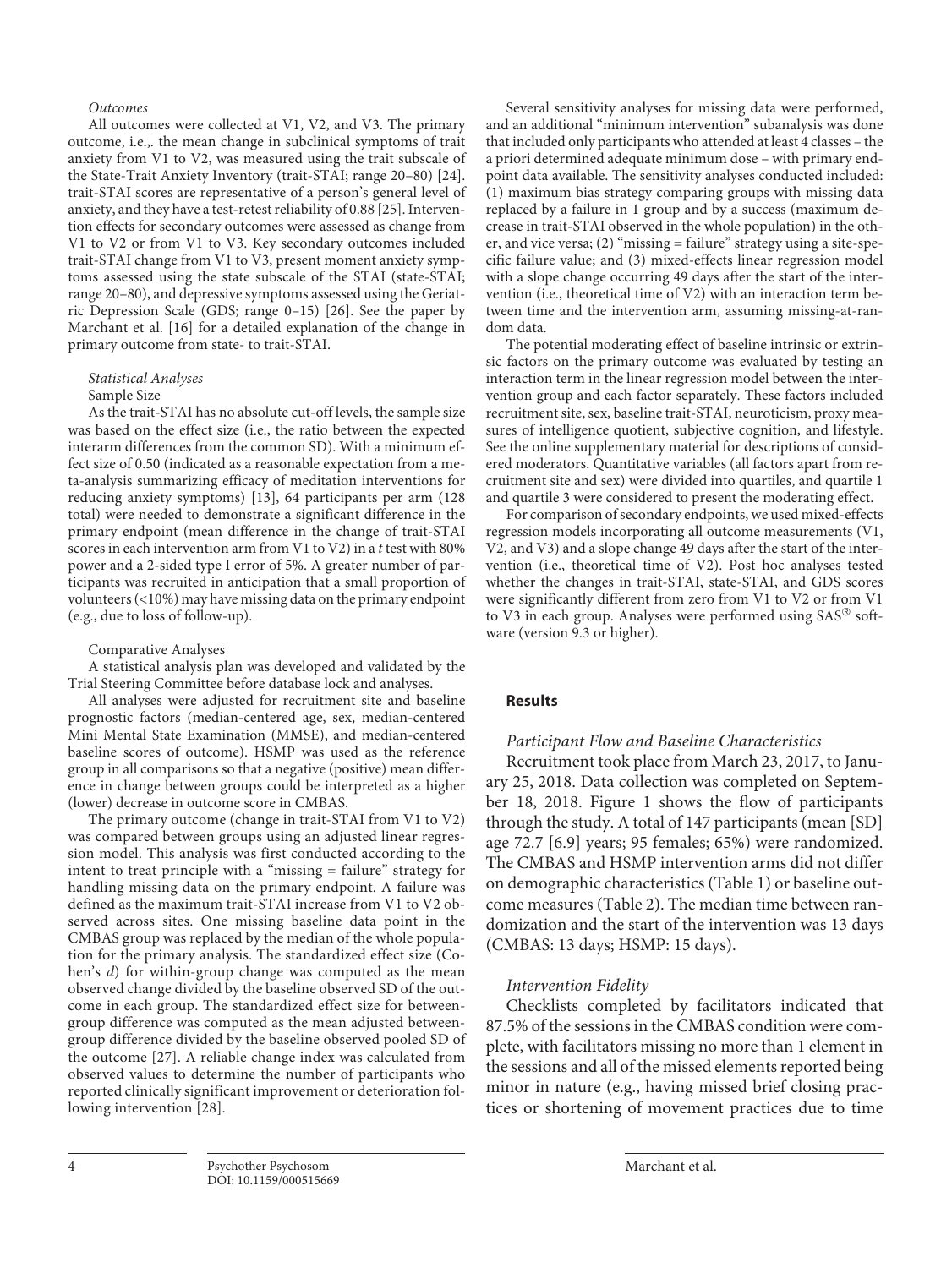

**Fig. 1.** Consort flow diagram of enrolment and randomization to CMBAS and HSMP interventions.

**Table 1.** Clinical and demographic characteristics of the intention-to-treat sample

|                                                                                                       | Total sample<br>$(n = 147)$ | <b>CMBAS</b><br>$(n=73)$ | <b>HSMP</b><br>$(n = 74)$ |
|-------------------------------------------------------------------------------------------------------|-----------------------------|--------------------------|---------------------------|
| Sex                                                                                                   |                             |                          |                           |
| Female                                                                                                | 95(65)                      | 47 (64)                  | 48(65)                    |
| Age, years                                                                                            | 72.7±6.9                    | $72.1 \pm 7.6$           | $73.3 \pm 6.2$            |
| Education, years                                                                                      | $13.6 \pm 3.6$              | $13.9 \pm 3.8$           | $13.4 \pm 3.4$            |
| Ethnicity                                                                                             |                             |                          |                           |
| White                                                                                                 | 142 (97)                    | 69 (94)                  | 73 (99)                   |
| Recruitment site                                                                                      |                             |                          |                           |
| London, UK                                                                                            | 28(19)                      | 14 (19)                  | 14(19)                    |
| Lyon, France                                                                                          | 40(27)                      | 20(27)                   | 20(27)                    |
| Cologne, Germany                                                                                      | 39(26)                      | 19(26)                   | 20(27)                    |
| Barcelona, Spain                                                                                      | 40(27)                      | 20(27)                   | 20(27)                    |
| Employment                                                                                            |                             |                          |                           |
| Retired                                                                                               | $123(85)^{a}$               | 58 $(82)^{b}$            | 65 (88)                   |
| <b>MMSE</b>                                                                                           | $28.8 \pm 1.1$              | $28.7 \pm 1.2$           | $28.9 \pm 1.0$            |
| Data are presented as means $\pm$ SD or numbers (%). <sup>a</sup> $n = 145$ . <sup>b</sup> $n = 71$ . |                             |                          |                           |

Behavioral Interventions to Reduce Subclinical Anxiety in at-Risk Seniors

Psychother Psychosom 5 DOI: 10.1159/000515669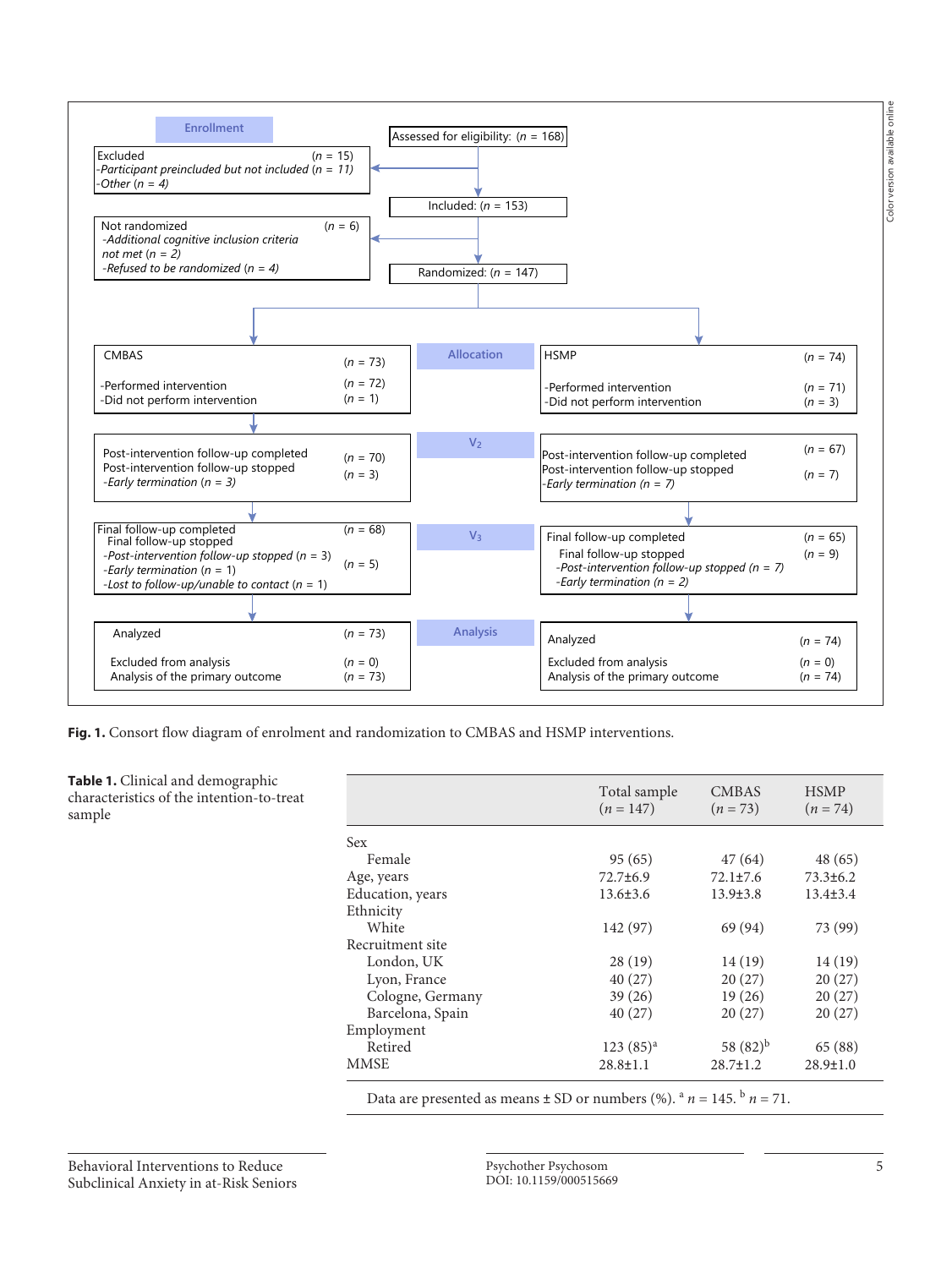**Table 2.** Observed values for all outcomes

|                         | Trait-STAI       |             |                  |             | State-STAI       |              |                  |             | <b>GDS</b>       |              |         |             |  |
|-------------------------|------------------|-------------|------------------|-------------|------------------|--------------|------------------|-------------|------------------|--------------|---------|-------------|--|
|                         | <b>CMBAS</b>     |             | <b>HSMP</b>      |             |                  | <b>CMBAS</b> |                  | <b>HSMP</b> |                  | <b>CMBAS</b> |         | <b>HSMP</b> |  |
|                         | $\boldsymbol{n}$ | mean $(SD)$ | $\boldsymbol{n}$ | mean $(SD)$ | $\boldsymbol{n}$ | mean $(SD)$  | $\boldsymbol{n}$ | mean $(SD)$ | $\boldsymbol{n}$ | mean $(SD)$  | $\it n$ | mean $(SD)$ |  |
| V <sub>1</sub>          | 72               | 40.7(10.5)  | 74               | 39.1(9.4)   | 73               | 33.6(9.8)    | 74               | 31.5(8.4)   | 73               | 3.1(2.5)     | 74      | 2.0(2.0)    |  |
| V <sub>2</sub>          | 68               | 37.0(9.8)   | 66               | 36.2(9.1)   | 68               | 31.5(8.8)    | 66               | 30.4(8.3)   | 68               | 2.7(2.9)     | 66      | 2.1(2.2)    |  |
| V <sub>3</sub>          | 68               | 37.3(10.4)  | 65               | 36.3(9.8)   | 68               | 32.8(10.2)   | 65               | 29.7(9.1)   | 68               | 2.6(2.8)     | 64      | 2.0(1.9)    |  |
| Change from V1 to V2 67 |                  | $-3.3(7.5)$ | 66               | $-2.4(6.7)$ | 68               | $-2.1(9.9)$  | 66               | $-0.9(8.1)$ | 68               | $-0.3(2.0)$  | 66      | 0.2(1.9)    |  |
| Change from V1 to V3 67 |                  | $-3.0(8.3)$ | 65               | $-2.5(7.9)$ | 68               | $-0.6(10.9)$ | 65               | $-1.4(8.5)$ | 68               | $-0.4(2.0)$  | 64      | 0.1(1.0)    |  |

**Table 3.** Results from the primary outcome and secondary outcomes

| Primary<br>outcome      | Estimated change <sup>a</sup>  | Between-group<br>difference in<br>change <sup>a</sup> | $p$ value                                |         |
|-------------------------|--------------------------------|-------------------------------------------------------|------------------------------------------|---------|
|                         | CMBAS $(n = 73)$               | $HSMP (n = 74)$                                       |                                          |         |
| Trait-STAI              |                                |                                                       |                                          |         |
| V1 to V2                | $-1.02$ ( $-3.54$ to 1.50)     | $0.23$ (-2.29 to 2.76)                                | $-1.25$ ( $-4.76$ to 2.25)               | 0.48    |
| Secondary out-<br>comes | Estimated change               |                                                       | Between-group<br>difference in<br>change | p value |
|                         | CMBAS $(n = 73)$               | $HSMP (n = 74)$                                       |                                          |         |
| Trait-STAI              |                                |                                                       |                                          |         |
| V1 to V3<br>State-STAI  | $-2.92$ ( $-4.67$ to $-1.17$ ) | $-2.49$ ( $-4.27$ to $-1.17$ )                        | $-0.43$ ( $-2.92$ to 2.07)               | 0.74    |
| V1 to V2                | $-2.47$ ( $-4.74$ to $-0.21$ ) | $-0.88$ ( $-3.16$ to 1.40)                            | $-1.60$ ( $-4.81$ to 1.62)               | 0.33    |
| V1 to V3                | $-0.76$ ( $-2.88$ to 1.36)     | $-1.31$ ( $-3.48$ to 0.85)                            | $0.55$ ( $-2.48$ to 3.59)                | 0.72    |
| GDS                     |                                |                                                       |                                          |         |
| V1 to V2                | $-0.23$ ( $-0.71$ to 0.26)     | $0.20$ (-0.29 to 0.69)                                | $-0.43$ ( $-1.11$ to 0.26)               | 0.22    |
| V1 to V3                | $-0.34$ ( $-0.80$ to 0.12)     | $0.15$ (-0.32 to 0.62)                                | $-0.49$ ( $-1.14$ to 0.17)               | 0.14    |

Values are presented as means (95% CI). All analyses are adjusted for: recruitment site, median-centered age, sex, median-centered MMSE, and median-centered baseline scores of outcome. <sup>a</sup> For Trait-STAI change between V1 and V2 (primary outcome), estimates and *p* values come from the linear regression model with missing = failure analysis, and for Trait-STAI change between V1 and V3, State-STAI, and GDS (secondary outcomes), estimates come from the mixed effect regression analysis.

constraints). In the HSMP condition, checklists indicated that therapists covered the main steps of the standard session sequence without exception.

## *Intervention Engagement*

No significant differences were observed between the CMBAS and HSMP arms on participant ratings (*n* = 143) of credibility (5.9 [SD 2.2] vs. 5.3 [SD 1.9]) or expectancy (4.5 [SD 1.9] vs. 4.1 [SD 1.8]). One hundred twenty-one (85%) participants attended 4 or more sessions (CMBAS: 82%; HSMP: 87%), the requirement for the minimum intervention analysis. Participants had an average attendance of 6.7 (SD 2.7) out of a maximum of 9 sessions (CMBAS = 6.7 [SD 2.8], HSMP = 6.8 [SD 2.7]). No difference was observed between intervention arms in the number of sessions attended ( $p = 0.95$ ). One hundred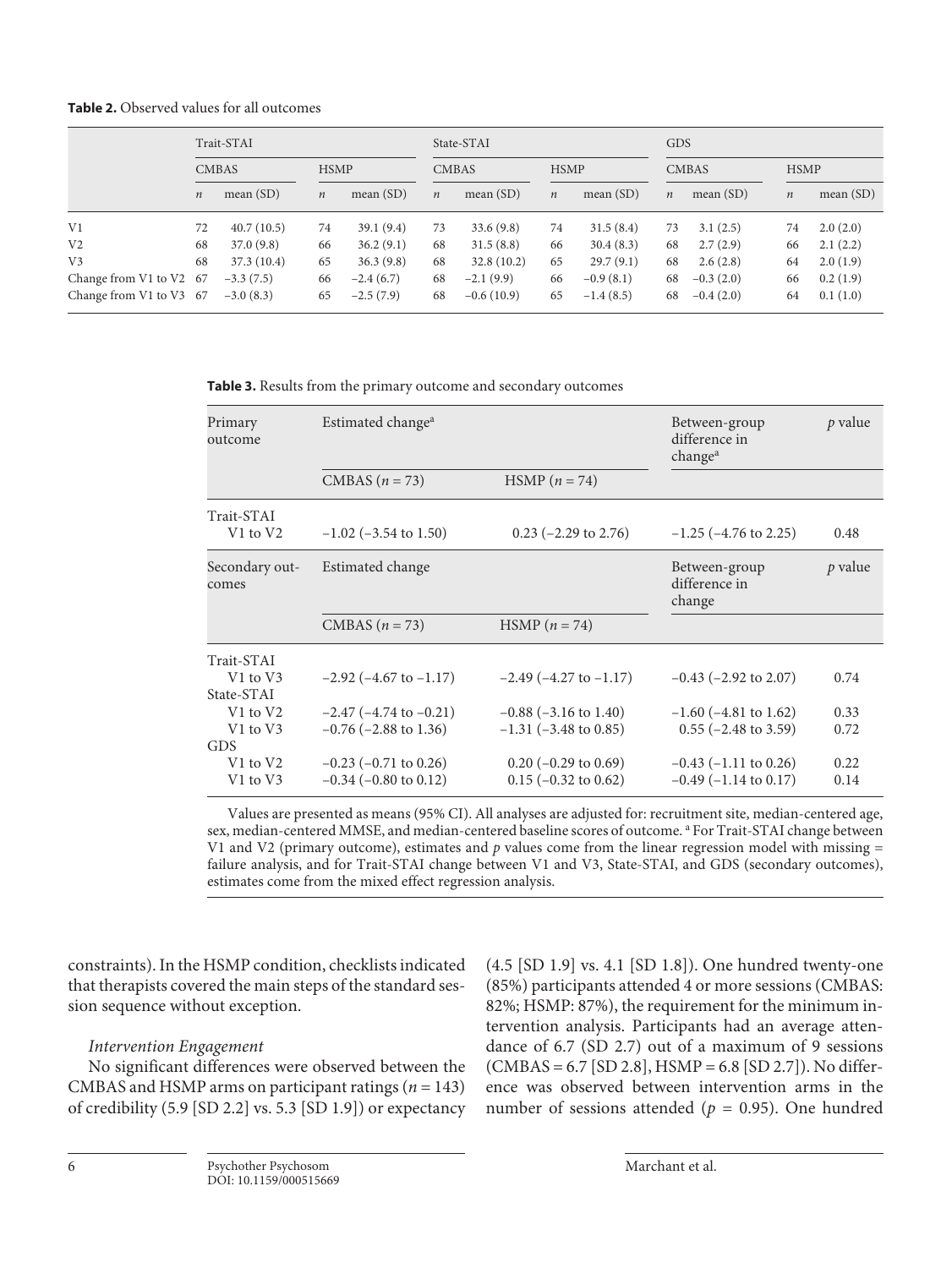twenty-five (85%) participants completed at least 1 homework practice (CMBAS = 63 [85%]; HSMP = 63 [85%]). Fifty-six percent (75 out of 133) of the participants who returned for V3 reported that they continued practice during the follow-up period, i.e., 59% (40 out of 68) in CMBAS and 54% (35 out of 65) in health self-management ( $p = 0.6$ ). The median time between the start of the group-based intervention and V2 was 65 days (CMBAS: 66 days; HSMP: 62 days), and between the start of the group-based intervention and V3 it was 174 days (CMBAS and HSMP: 174 days).

## *Primary Outcome*

The mean observed change in trait-STAI from V1 to V2 was –3.3 (SD 7.5) points (Cohen's *d* = 0.31) in CMBAS and –2.4 (SD 6.7) points (Cohen's *d* = 0.26) in HSMP (Table 2). There was no significant difference between groups (mean adjusted difference in change: –1.25; 95% CI –4.76 to 2.25, *p* = 0.48; Cohen's *d* = 0.13; Table 3). Sensitivity analyses supported these findings, as did the minimum intervention analysis (–0.39; 95% CI –2.88 to 2.09,  $p = 0.75$ ; online suppl. Table 2). No significant moderating effect was identified for the considered baseline characteristics (online suppl. material).

## *Secondary Outcomes*

The mean adjusted difference in change in trait-STAI from V1 to V3 between intervention arms was not significant (–0.43; 95% CI –2.92 to 2.07, *p* = 0.74; Cohen's *d* = 0.04; Table 3). Neither the mean adjusted difference in change on the state-STAI from V1 to V2 (–1.60; 95% CI –4.81 to 1.62, *p* = 0.33; Cohen's *d* = 0.18) nor that from V1 to V3 (0.55; 95% CI –2.48 to 3.59, *p* = 0.72; Cohen's  $d = 0.06$ ; Table 3) was significant. Regarding the GDS, the mean adjusted differences in change from V1 to V2 (–0.43; 95% CI –1.11 to 0.26, *p* = 0.22; Cohen's *d* = 0.19) and from V1 to V3 (–0.49; 95% CI –1.14 to 0.17, *p* = 0.14; Cohen's *d* = 0.22; Table 3) were also not significant.

## *Post hoc Analyses*

The change in trait-STAI was significantly different from zero in both intervention arms from V1 to V3 (CMBAS: –2.92; 95% CI –4.67 to –1.17, *p* = 0.001; HSMP: –2.49; 95% CI –4.27 to –0.72,  $p = 0.006$ ). This decrease was mainly observed from V1 to V2 (CMBAS: –3.43; 95% CI –5.27 to –1.59, *p* = 0.0003; HSMP: –2.29; 95% CI –4.14 to  $-0.44$ ,  $p = 0.02$ ) and no change was observed from V2 to V3 (CMBAS: 0.51; 95% CI –0.57 to 1.59,  $p = 0.35$ ; HSMP: –0.20; 95% CI –1.28 to 0.88, *p* = 0.71; Fig. 2). Twenty-one participants (16%) reported a clinically sig-



**Fig. 2.** Evolution of average trait-STAI scores from baseline (V1) to postintervention (V2) and follow-up (V3) for each intervention condition.

nificant improvement in trait-STAI from V1 to V2 (CMBAS: *n* = 11; HSMP: *n* = 10).

Change was not significantly different from zero in either intervention arm from V1 to V3 in state-STAI scores (CMBAS: –0.76; 95% CI –2.88 to 1.36, *p* = 0.48; HSMP: –1.31; 95% CI –3.48 to 0.85,  $p = 0.23$ ) or GDS scores (CMBAS: –0.34; 95% CI –0.8 to 0.12, *p* = 0.15; HSMP: 0.15; 95% CI –0.32 to 0.62,  $p = 0.53$ ). However, the change in state-STAI was significantly different from zero in the CMBAS arm from V1 to V2 (–2.47; 95% CI –4.74 to  $-0.21$ ,  $p = 0.03$ ). No other changes from V1 to V2 were significantly different from zero.

## *Deterioration and Adverse Events*

Forty-four (33%) of the 133 participants who completed the primary outcome measure at both time points showed an increase (deterioration) in trait-STAI from V1 to V2. There was no difference in deterioration between groups (CMBAS: *n* = 22; 33%; HSMP: *n* = 22; 33%), and only 2 participants (1.5%) reported a clinically significant deterioration. Twenty-five adverse events were recorded in the trial (CMBAS: 18; HSMP: 7), and 5 of them were considered serious adverse events (CMBAS: 4; HSMP: 1; online suppl. Table 3). None in either condition was judged to be related to the study procedures or intervention.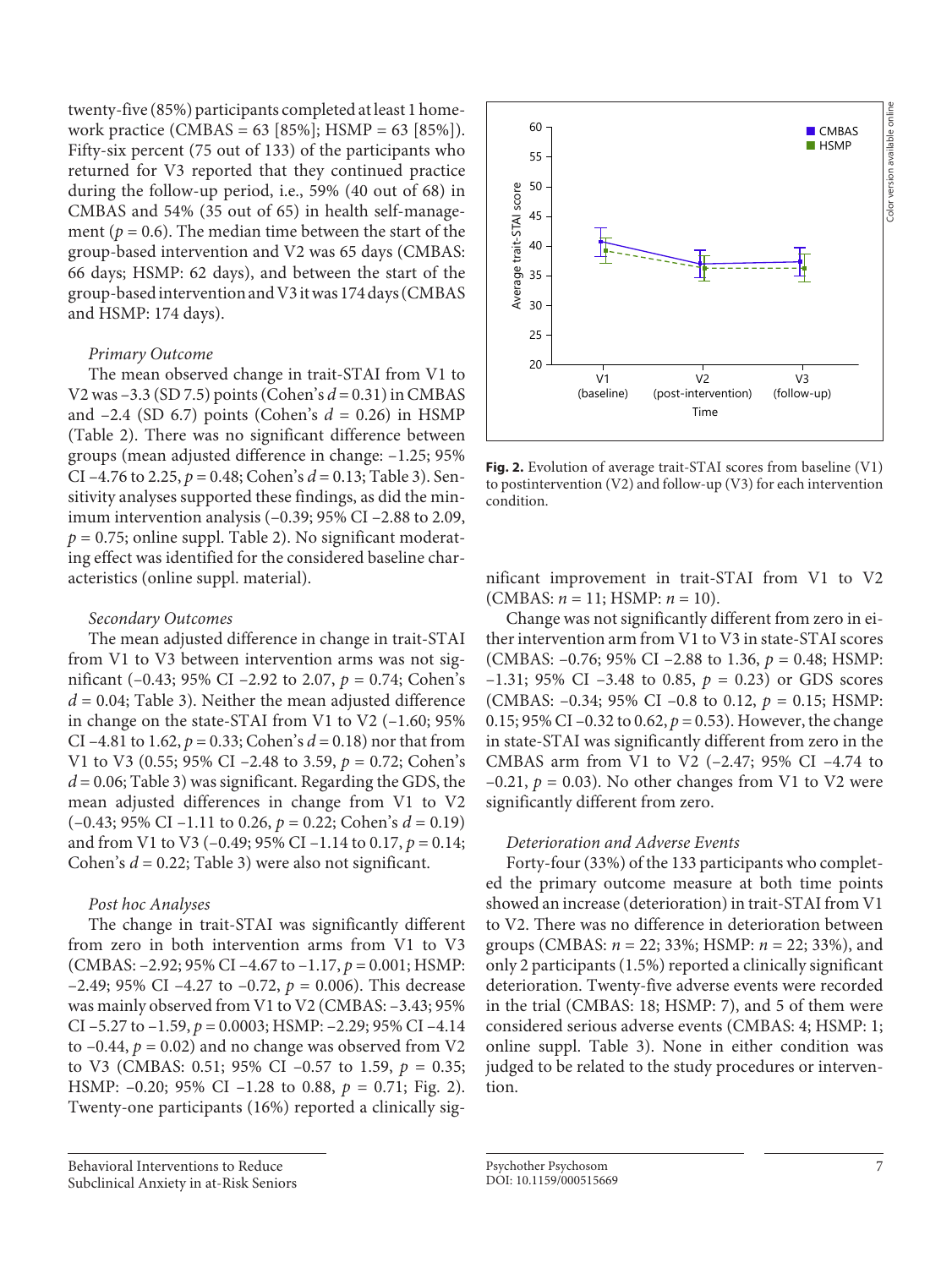## **Discussion**

In this large, multinational clinical trial of older adults with SCD an 8-week CMBAS intervention was not superior to an HSMP at reducing subclinical anxiety symptoms. Intervention engagement and potential iatrogenic effects were equivalent in both conditions [[2](#page-8-1)[9\]](#page-9-2), and no study-related adverse events were reported.

<span id="page-7-0"></span>Despite the extant literature reporting beneficial effects of MBI on both clinical and subclinical symptoms of anxiety [[1](#page-8-0)[3](#page-8-2), [1](#page-8-0)[4\]](#page-8-3), we observed no substantial difference in subclinical anxiety symptom reduction between intervention conditions. This finding further contrasts with that of a previously published trial reporting a differential benefit of an MBI compared with an HSMP on symptoms of anxiety in participants with cognitive complaints [\[2](#page-8-1)[1\]](#page-8-0). Participants in the previous trial had a current diagnosis of depression and/or anxiety, whereas this was an exclusion for SCD-Well. While participants in our trial did show elevated baseline anxiety symptoms, in line with observational studies of SCD [[3](#page-8-2)0], it may be that clinically significant anxiety is needed for a differential effect of MBI to emerge in this population.

<span id="page-7-1"></span>In the present study, participants in both intervention groups showed a reduction in trait anxiety at the end of the intervention that was maintained 6 months later. This reduction left participants well within the normal range of anxiety symptoms [[3](#page-8-2)[1](#page-8-0)] and suggests that anxiety levels in individuals with SCD are malleable. However, because the trial did not include a passive control, we were unable to directly examine whether changes in anxiety symptoms were specifically due to the interventions. In an effort to answer this question, we extracted the average trait-STAI change from passive control conditions used in 8-week MBI studies across a range of populations that were included in earlier reviews [[1](#page-8-0)[3](#page-8-2), [1](#page-8-0)[4](#page-8-3)] (see online suppl. Table 4 for references). The average reported change from those 6 studies was 0.3 (compared with –3.3 in CMBAS and –2.4 in HSMP reported here), indicating that anxiety was relatively stable over time in a passive condition. When studies were restricted to those with an average participant age of 50 years or older, trait-STAI increased by 2.2 on average over 8 weeks. While only indicative, and not confirmatory, these data support the interpretation that both interventions employed in SCD-Well led to the reduction of anxiety symptoms.

A sustained decrease in state symptoms of anxiety was not observed in either intervention condition. State anxiety describes symptoms experienced in the present moment, while trait anxiety describes symptoms generally experienced over time. The observation of a sustained reduction of trait but not state anxiety indicates that participants experienced an enduring shift in subclinical anxiety levels rather than acute responses to a stressor (e.g., clinical test environment). Despite MBI having been shown to effectively reduce depressive symptoms [[1](#page-8-0)[4\]](#page-8-3), we found no effect in SCD-Well. As depressive symptoms were already near floor at baseline, there was little room for improvements to be observed. As with trait anxiety symptoms, a positive effect on depressive symptoms might be anticipated in future trials that include older adults with higher or clinically significant levels of depression.

The SCD-Well trial has several strengths. It is the first multicountry intervention study in SCD, which increases the generalizability of the findings. In line with methodological recommendations for randomized controlled trials of psychological interventions [[3](#page-8-2)[2\]](#page-8-1), we used a manualized intervention with a clinically relevant comparison condition that incorporated the same amount of facilitator contact time as the experimental condition, described the "treatment ingredients" of both interventions [see [1](#page-8-0)[6\]](#page-8-5), included a 6-month follow-up assessment, and reported the number of participants who deteriorated (i.e., reported an increase in anxiety symptoms) after treatment. Compared to previous mindfulness trials in SCD [[2](#page-8-1)[1](#page-8-0), [33, 3](#page-8-2)[4\]](#page-8-3), our trial had a larger sample size, comprising older adults recruited solely from memory clinics. We followed research recommendations [[3](#page-8-2)[5](#page-8-4)] to homogenize our sample by using a standardized definition of SCD [[2](#page-8-1), [3](#page-8-2)[6\]](#page-8-5), by using predefined criteria to exclude MCI [[1](#page-8-0)[6](#page-8-5), [3](#page-8-2)[7](#page-9-0)], and by excluding participants with psychiatric or neurodegenerative disorders.

This study does, however, have limitations. First, there are methodological constraints. Most importantly, no passive control was included so we were unable to ascertain whether the reduction in anxiety symptoms observed in both conditions was specifically due to intervention. Despite the statistically significant reductions in trait-STAI observed in both conditions, clinically significant reductions were limited. Recent meta-analytic evidence suggests that the trait-STAI captures negative affectivity more than anxiety [[3](#page-8-2)[8](#page-9-1)], thus offering the possibility that the negative results observed here may be due to measurement insensitivity. We are further unable to explain why no difference was observed between conditions. For example, intervention duration (e.g., most drug trials are significantly longer), the strength of the comparator condition [[1](#page-8-0)[9](#page-9-2)], or the limited range of anxiety symptoms due to exclusion of anxiety disorders could all have made the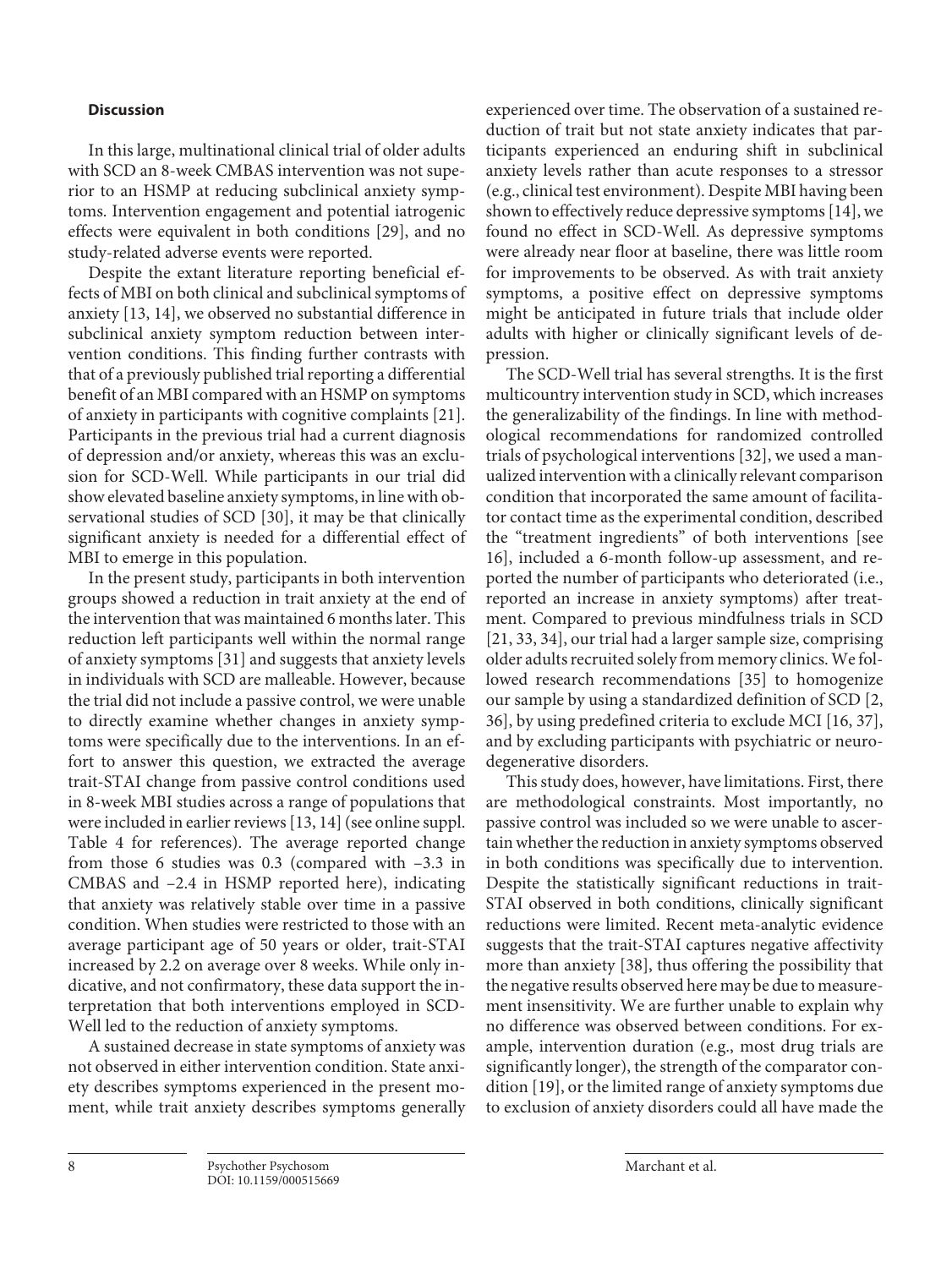detection of intervention effects more difficult. Second, the causes of SCD are heterogeneous, and despite making attempts to homogenize the sample, different underlying etiologies of SCD likely remained and could have affected the results. Third, the follow-up was relatively short. Potential long-term effects on anxiety symptoms or dementia incidence could not be assessed. Future analyses from SCD-Well, and its sister trial Age-Well [[3](#page-8-2)[9](#page-9-2)], will further characterize the possible specificities of these interventions on cognition, aging, and health.

## **Acknowledgment**

The Medit-Ageing Research Group includes: Nicholas Ashton, Florence Allais, Romain Bachelet, Viviane Belleoud, Clara Benson, Beatriz Bosch, Maelle Botton, Maria Pilar Casanova, Anne Chocat, Stéphanie Egret, Hélène Espérou, Karine Goldet, Idir Hamdidouche, Abdul Hye, Agathe Joret Philippe, Renaud La Joie, Maria Leon, Dix Meiberth, Ester Milz, Hendrik Mueller, Theresa Mueller, Valentin Ourry, Alfredo Ramirez, Géraldine Rauchs, Leslie Reyrolle, Laura Richert, Ana Salinero, Eric Salmon, Lena Sannemann, Yamna Satgunasingam, Christine Schwimmer, Hilde Steinhauser, Clémence Tomadesso, Denis Vivien, Patrik Vuilleumier, Cédrick Wallet, and Janet Wingrove. Many people helped in implementing this study. The authors would like to thank all the contributors listed in the Medit-Ageing Research Group, Rhonda Smith, Charlotte Reid, the sponsor (Pôle de Recherche Clinique at Inserm), Inserm Transfert (Delphine Smagghe), and the participants in the SCD-Well clinical trial.

## **Statement of Ethics**

This study was approved by Ethics Committees and regulatory agencies of all centers: London, UK (Queen Square Research Ethics Committee: No 17/LO/0056 and Health Research Authority National Health Service, IRAS project ID: 213008); Lyon, France (Comité de Protection des Personnes Sud-Est II Groupement Hospitalier Est: No. 2016-30-1 and Agence Nationale de Sécurité du Médicament et des Produits de Santé: IDRCB 2016-A01298-43); Cologne, Germany (Ethikkommission der Medizinischen Fakultät der Universität zu Köln: No. 17-059); and Barcelona, Spain (Co-

### **References**

- <span id="page-8-0"></span>[1](#page-1-0) Rabin LA, Smart CM, Amariglio RE. Subjective Cognitive Decline in Preclinical Alzheimer's Disease. [Annu Rev Clin Psychol.](https://www.karger.com/Article/FullText/515669?ref=1#ref1) 2017 May;13(1):369–96.
- <span id="page-8-1"></span>[2](#page-1-1) Jessen F, Amariglio RE, van Boxtel M, Breteler M, Ceccaldi M, Chételat G, et al.; Subjective Cognitive Decline Initiative (SCD-I) Working Group. A conceptual framework for research on subjective cognitive decline in preclinical Alzheimer's disease. [Alzheimers De](https://www.karger.com/Article/FullText/515669?ref=2#ref2)[ment.](https://www.karger.com/Article/FullText/515669?ref=2#ref2) 2014 Nov;10(6):844–52.

Behavioral Interventions to Reduce Subclinical Anxiety in at-Risk Seniors <span id="page-8-2"></span>[3](#page-1-2) Jessen F, Amariglio RE, Buckley RF, van der Flier WM, Han Y, Molinuevo JL, et al. The characterisation of subjective cognitive decline. [Lancet Neurol](https://www.karger.com/Article/FullText/515669?ref=3#ref3). 2020 Mar;19(3):271–8.

<span id="page-8-3"></span>[4](#page-1-2) Wolfsgruber S, Kleineidam L, Wagner M, Mösch E, Bickel H, Lϋhmann D, et al.; Age-CoDe Study Group. Differential Risk of Incident Alzheimer's Disease Dementia in Stable Versus Unstable Patterns of Subjective Cognitive Decline. [J Alzheimers Dis](https://www.karger.com/Article/FullText/515669?ref=4#ref4). 2016 Oct;54(3):1135–46.

mité Etico de Investigacion Clinica del Hospital Clinic de Barcelona: No. HCB/2017/0062). Written informed consent was secured from all of the participants after the procedures had been fully explained to them and prior to trial participation. The authors assert that all of the procedures contributing to this work comply with the ethical standards of the relevant national and institutional committees on human experimentation and with the Helsinki Declaration of 1975, as revised in 2008.

#### **Conflict of Interest Statement**

TB has received honoraria for workshops on MBI and is the coauthor of a book on mindfulness-based cognitive therapy. All of the other authors have no conflicts to declare.

## **Funding Sources**

SCD-Well was sponsored by the Institut National de la Santé et de la Recherche Médicale (Inserm). The SCD-Well RCT is part of the Medit-Ageing project funded through the European Union in Horizon 2020 program related to the call PHC22 Promoting Mental Well-Being in the Ageing Population and under grant agreement No. 667696. N.L.M. was supported by a Senior Fellowship from the Alzheimer's Society (AS-SF-15b-002). The funders had no role in the study design, data acquisition, data analysis, data interpretation, or writing.

## **Author Contributions**

N.L.M., T.B., M.W., A.L., E.M.A.-U., F.C., G.P., J.G., J.A., E.F., P.K.-S., J.L.M., G.C., F.J., and O.M.K. made substantial contributions to the conception and design of this work. N.L.M., H.D.-K., A.-K.S., N.C.-P., F.D.-C., T.W., Z.W., P.K.-S., J.L.M., F.J., and O.M.K. contributed to data acquisition. N.L.M., T.B., M.W., A.L., E.M.A.-U., F.C., G.P., J.G., G.C., F.J., and O.M.K. contributed to interpretation of the data. N.L.M., R.C., H.D.-K., M.S., J.A., and E.F. contributed to analysis of data. N.L.M., R.C., and E.F. drafted this paper. N.L.M., T.B., R.C., M.W., A.L., E.M.A.-U., F.C., G.P., H.D.-K., A.-K.S., N.C.-P., F.D.-C., T.W., M.S., J.G., J.A., E.F., Z.W., P.K.-S., J.L.M., G.C., F.J., and O.M.K. critically revised this work for important intellectual content and approved the final version.

- <span id="page-8-4"></span>[5](#page-1-3) Gulpers B, Ramakers I, Hamel R, Köhler S, Oude Voshaar R, Verhey F. Anxiety as a Predictor for Cognitive Decline and Dementia: A Systematic Review and Meta-Analysis. [Am J](https://www.karger.com/Article/FullText/515669?ref=5#ref5)  [Geriatr Psychiatry](https://www.karger.com/Article/FullText/515669?ref=5#ref5). 2016 Oct;24(10):823–42.
- <span id="page-8-5"></span>[6](#page-1-3) Becker E, Orellana Rios CL, Lahmann C, Rücker G, Bauer J, Boeker M. Anxiety as a risk factor of Alzheimer's disease and vascular dementia. [Br J Psychiatry](https://www.karger.com/Article/FullText/515669?ref=6#ref6). 2018 Nov;213(5):654– 60.